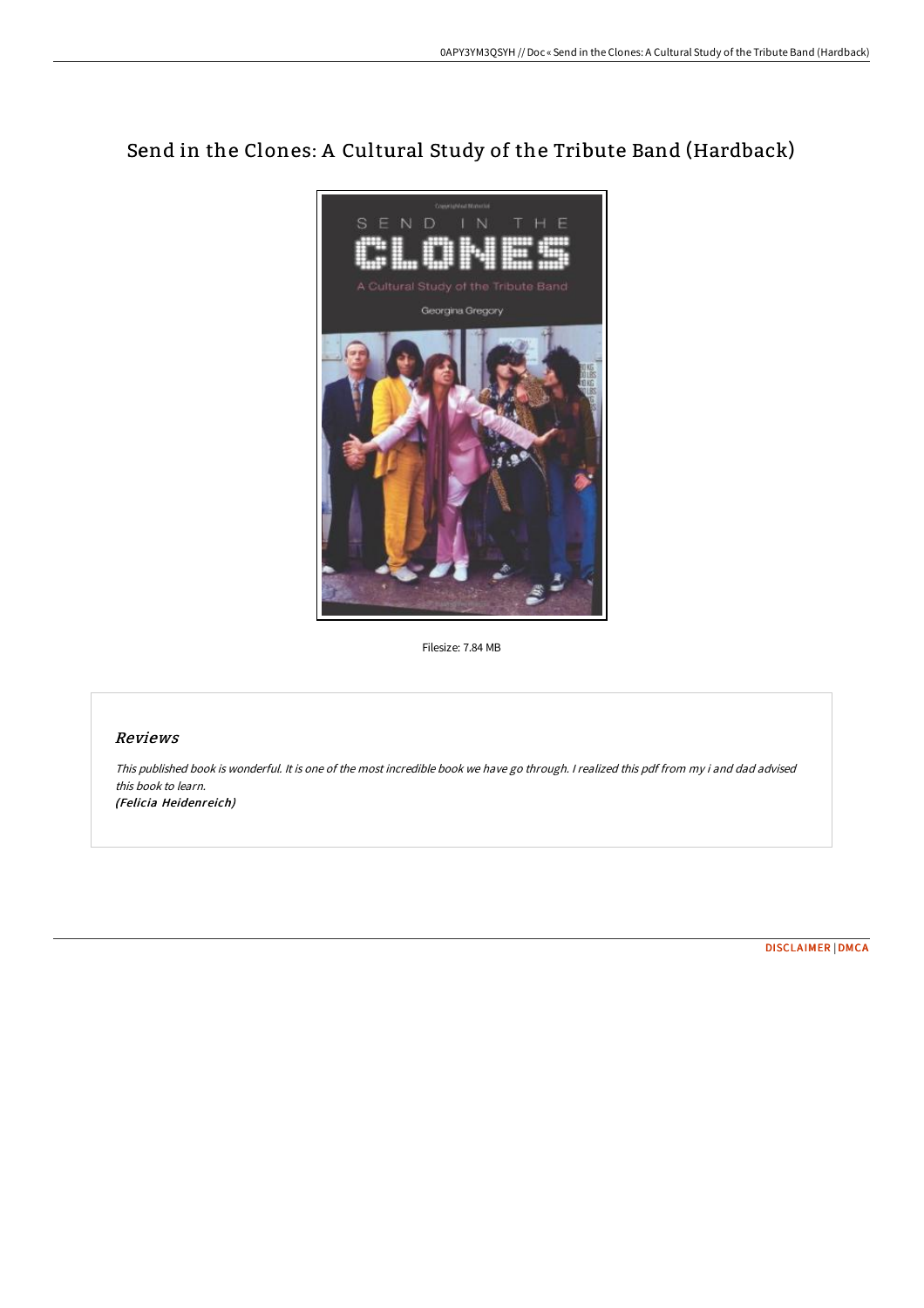## SEND IN THE CLONES: A CULTURAL STUDY OF THE TRIBUTE BAND (HARDBACK)



Equinox Publishing Ltd, United Kingdom, 2012. Hardback. Condition: New. New. Language: English . Brand New Book. Although musical tributes play a significant role within contemporary culture and despite their relative longevity as a form of entertainment, little serious research has been published on the subject. This book makes an important contribution to the understanding of the phenomenon of the tribute band by linking it to other types of imitative entertainment such as ghost , cover and parody bands. It also demonstrates the impact of a changing cultural Zeitgeist on the evolution of popular music tributes, showing how music tributes can be related to other examples of retrospection. These influences are linked to the impact of new technology in making the art of paying tribute possible, showing how certain developments have created the musical equipment and apparatus for self-promotion, marketing and communication with fans. Whilst critical opinion on this type of entertainment remains divided, the author challenges negative responses through an interrogation of critiques of imitative cultural practices within a broader historical and cultural framework. The diversity of the homage industry is highlighted and the book avoids concentrating solely on well-known tributes, looking too, at the work of those operating in the alternative tribute scene. The book explores the working life of musicians involved in the bargain basement end of the live music industry, using interviews and first hand observations to show the trials and tribulations of paying homage. Finally, through an examination of the audience at tribute events, fandom and associated social and psychological aspects of participation are explored.

 $\mathbf{r}$ Read Send in the Clones: A Cultural Study of the Tribute Band [\(Hardback\)](http://digilib.live/send-in-the-clones-a-cultural-study-of-the-tribu.html) Online  $\bigoplus$ Download PDF Send in the Clones: A Cultural Study of the Tribute Band [\(Hardback\)](http://digilib.live/send-in-the-clones-a-cultural-study-of-the-tribu.html)